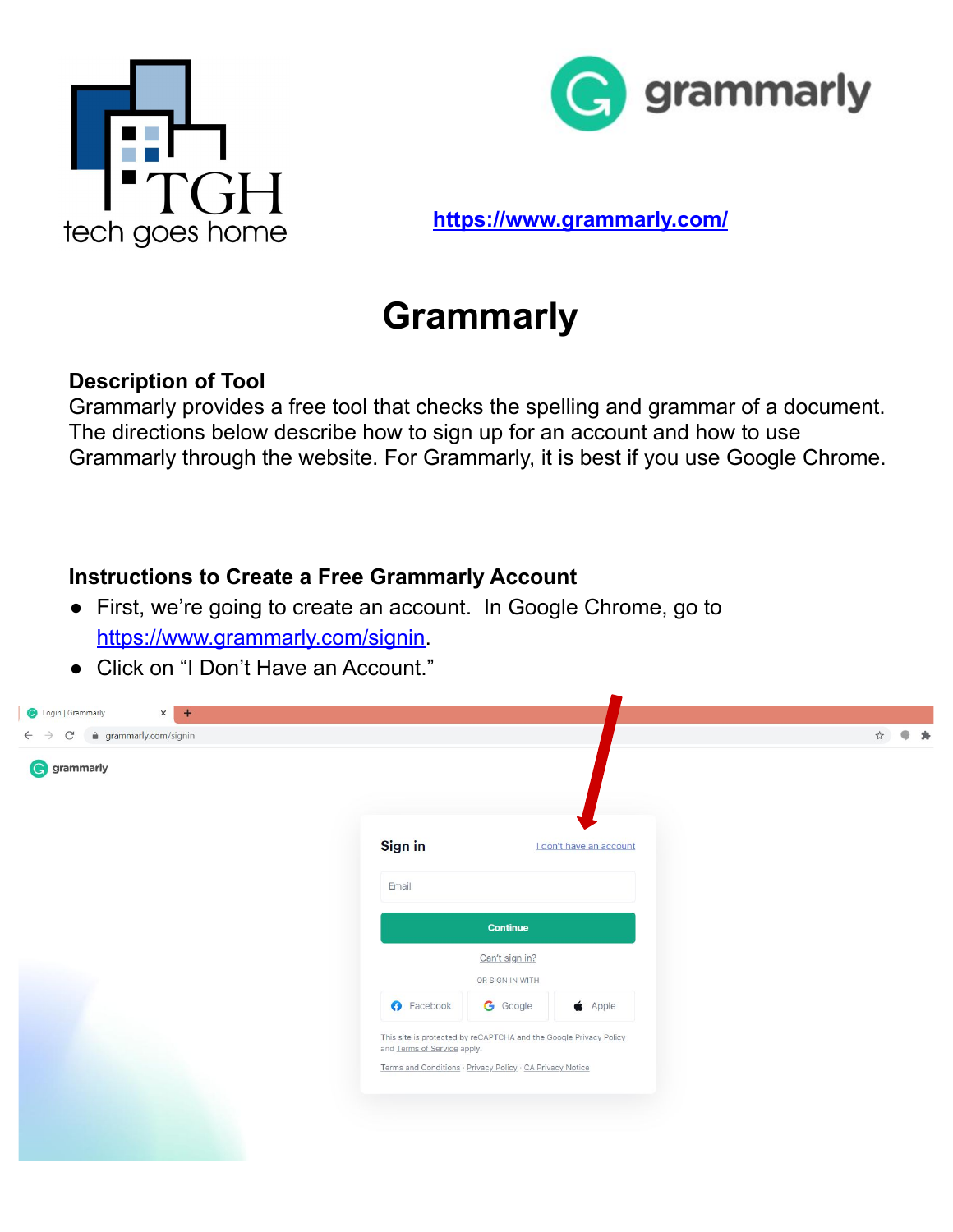● Type your email address in the email address field.

| Sign up       |                                                          | I have an account                                                |
|---------------|----------------------------------------------------------|------------------------------------------------------------------|
| Email         |                                                          |                                                                  |
|               | Policy. California residents, see our CA Privacy Notice. | By signing up, you agree to the Terms and Conditions and Privacy |
|               | <b>Agree and Sign up</b>                                 |                                                                  |
|               | OR SIGN UP WITH                                          |                                                                  |
| Facebook<br>Ø | Google                                                   | Apple                                                            |

● Once you enter your email address, a place for you to type a password and your name will appear.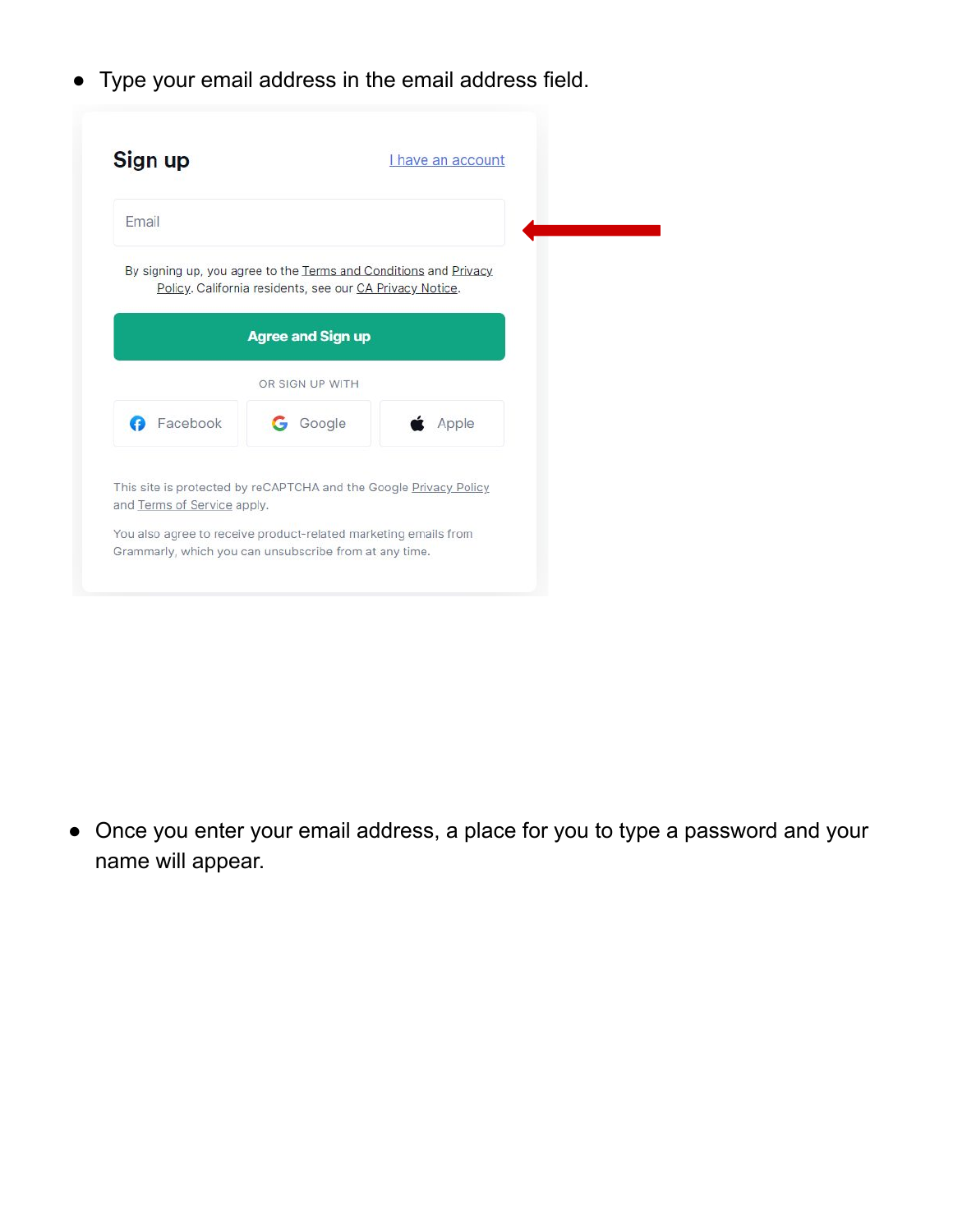| Email<br>test@gmail.com |                                                                                                                              |                |                                                 |
|-------------------------|------------------------------------------------------------------------------------------------------------------------------|----------------|-------------------------------------------------|
| Password<br>            |                                                                                                                              | $\circledcirc$ | Choose a password<br>and type your<br>password. |
| Name                    |                                                                                                                              |                |                                                 |
|                         | By signing up, you agree to the Terms and Conditions and Privacy<br>Policy. California residents, see our CA Privacy Notice. |                | Type your name<br>here.                         |
| <b>Test Account</b>     | <b>Agree and Sign up</b>                                                                                                     |                | Click "Agree and                                |
|                         | OR SIGN UP WITH                                                                                                              |                | Sign up."                                       |
| Facebook                | Google<br>G                                                                                                                  | Apple          |                                                 |
|                         | This site is protected by reCAPTCHA and the Google Privacy Policy                                                            |                |                                                 |

● Click on "Skip Personalization" at the bottom of the next screen. **G** grammarly

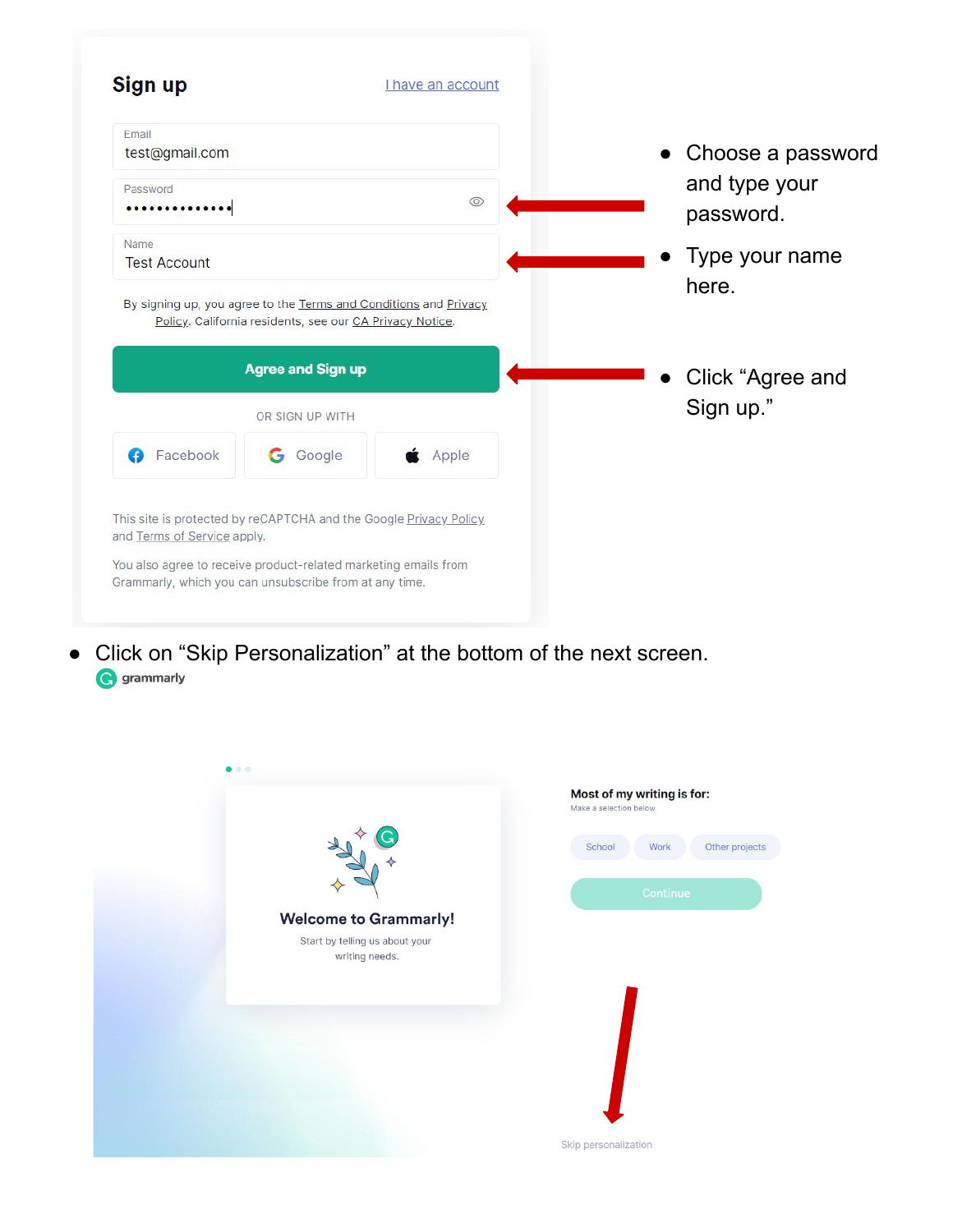# **Free**

Helps with:



- Grammar
- Punctuation

**Continue to Grammarly** It's free

● Click on "Continue to Grammarly" to continue with the free version of Grammarly.

- **Ready to write** something brilliant? The Grammarly Editor helps you turn your ideas into clear, compelling writing. **START A QUICK TOUR** 
	-
- ncies such as
- For a lesson in how to use Grammarly, you can click on "Start a Quick Tour."
- If you want to skip the lesson, click on "Skip the tour."
- You have now created your Grammarly account.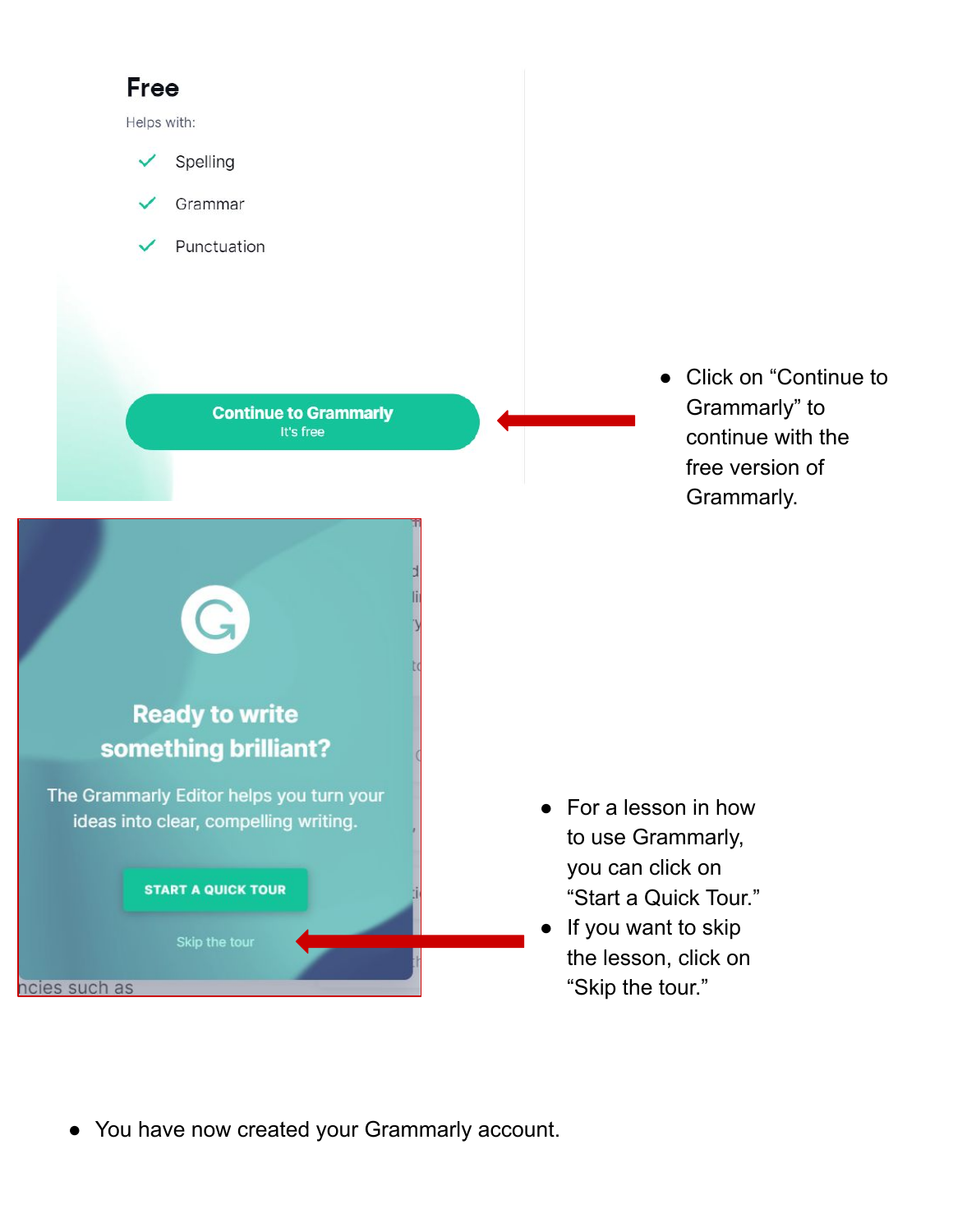#### **Instructions to Login to Grammarly from Google Chrome**

- Open Google Chrome.
- Go to [https://www.grammarly.com/](https://www.grammarly.com/signin)
- Click on "Login" in the top right corner.

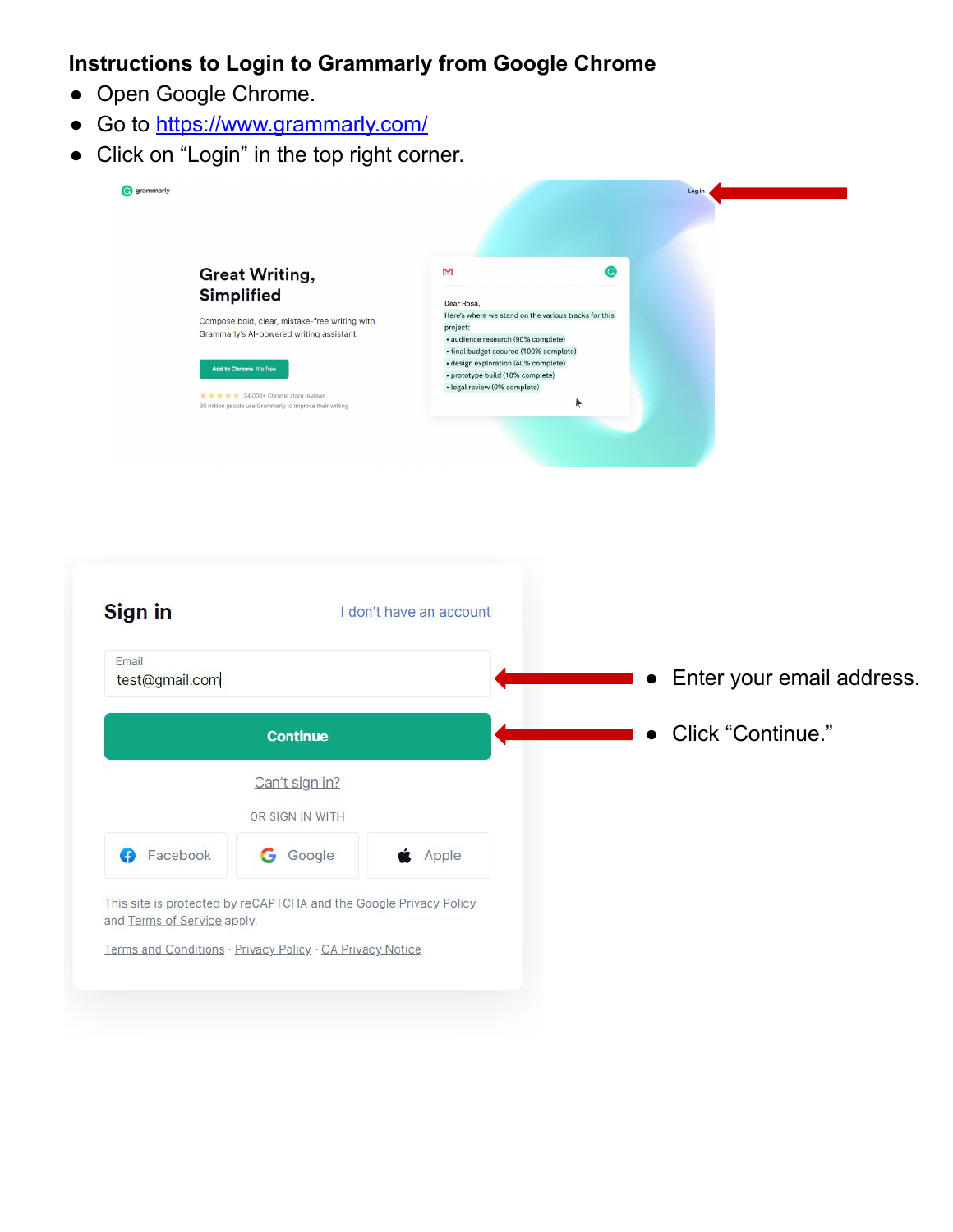| Email<br>test@gmail.com |                                   |                |                       |
|-------------------------|-----------------------------------|----------------|-----------------------|
| Password<br>            |                                   | $\circledcirc$ | • Type your password. |
|                         | <b>Sign in</b>                    |                | • Click "Sign In."    |
|                         | Can't sign in?<br>OR SIGN IN WITH |                |                       |
| Facebook<br>ø           | Google<br>G                       | Apple          |                       |

## **How to Use Grammarly in Google Chrome**

- You can have Grammarly check spelling and grammar in a document you already have by uploading it or by creating a new document and pasting the text of the document into the new document. You can also create a new document in Grammarly.
	- To Upload a Document:
		- Click on "Upload."
		- Find where you saved the document you want to upload and click on "Open."

| Search   |                                                                                                                                                                           |  | $\mathbb Q$ |
|----------|---------------------------------------------------------------------------------------------------------------------------------------------------------------------------|--|-------------|
|          | Today                                                                                                                                                                     |  |             |
| ▵<br>New | Demo document<br>The basics Mispellings<br>and grammatical errors<br>can effect your<br>credibility. The same<br>goes for misused<br>commas, and other<br>kansaksunkudan. |  |             |
| Upload   | 23                                                                                                                                                                        |  |             |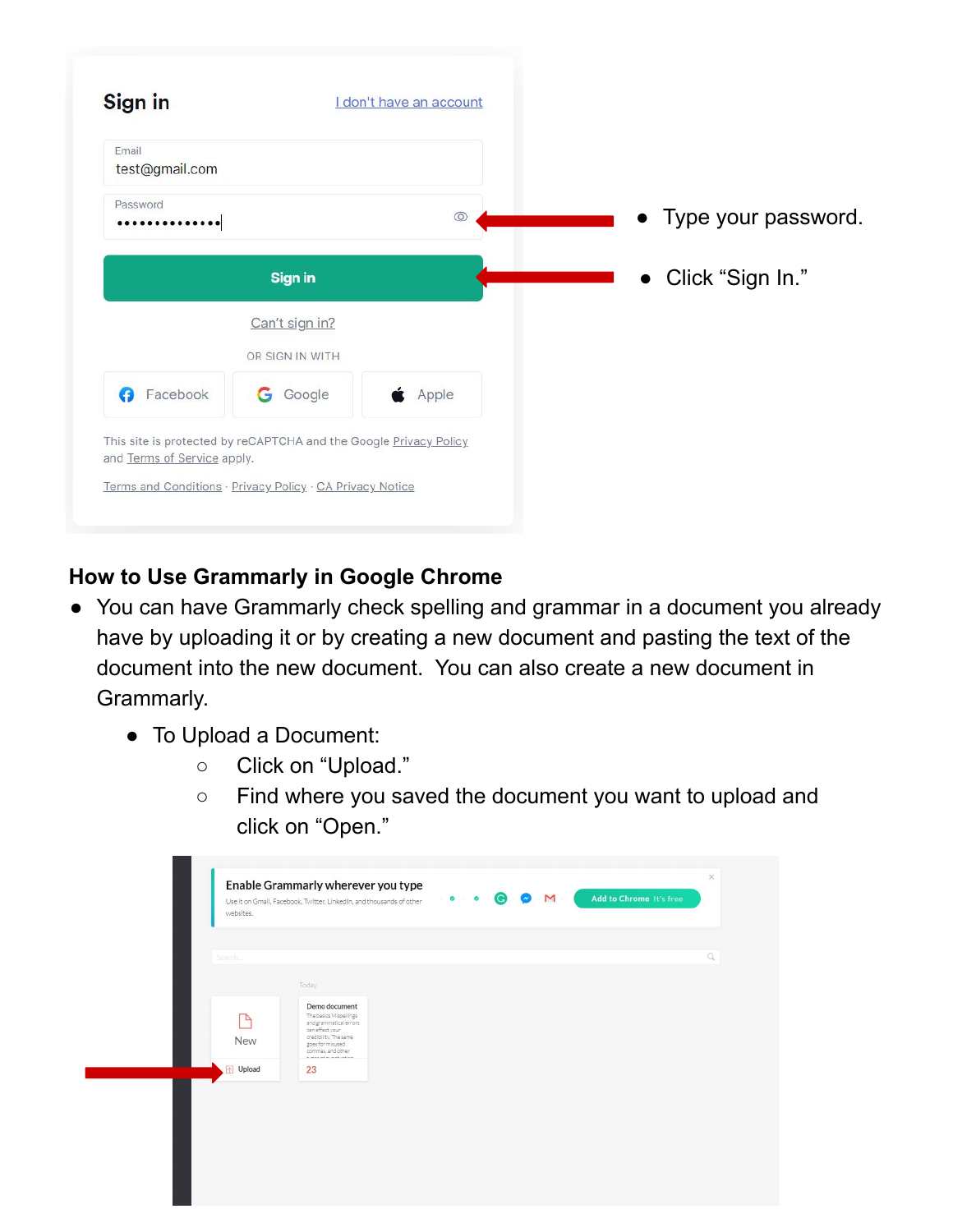- To Create a New Document:
	- Click on "New"
	- Open the document you want to copy. Note: If you copy and paste your document, you may lose the formatting of your document (meaning if you have bulleted lists, bold fonts, or different size texts, for example, that information may be lost when you paste into Grammarly).
	- Copy the content of the document by highlighting all of the text in the document, right click on the highlighted text, and select copy.

| websites.         | Enable Grammarly wherever you type<br>Use it on Gmail, Facebook, Twitter, LinkedIn, and thousands of other                                                                      | Add to Chrome It's free |                                         |
|-------------------|---------------------------------------------------------------------------------------------------------------------------------------------------------------------------------|-------------------------|-----------------------------------------|
|                   |                                                                                                                                                                                 |                         |                                         |
|                   |                                                                                                                                                                                 |                         | $\hbox{\ensuremath{\mathsf{Q}}\xspace}$ |
|                   | Today                                                                                                                                                                           |                         |                                         |
| ٩<br>New          | Demo document<br>The basics Mispellings<br>and grammatical errors<br>can effect your<br>credibility. The same<br>goes for misused<br>commas, and other<br>himan of minoritation |                         |                                         |
| ↑ Upload          | 23                                                                                                                                                                              |                         |                                         |
|                   |                                                                                                                                                                                 |                         |                                         |
|                   |                                                                                                                                                                                 |                         |                                         |
|                   |                                                                                                                                                                                 |                         |                                         |
|                   |                                                                                                                                                                                 |                         |                                         |
|                   |                                                                                                                                                                                 |                         |                                         |
| $\circ$           | In the new document in Grammarly, paste the text of the                                                                                                                         |                         |                                         |
|                   | document you copied by Ctrl+V on a Windows computer or                                                                                                                          |                         |                                         |
|                   | Command+V on a Mac.                                                                                                                                                             |                         |                                         |
|                   |                                                                                                                                                                                 |                         |                                         |
|                   |                                                                                                                                                                                 |                         |                                         |
| Untitled document |                                                                                                                                                                                 | <b>All suggestions</b>  |                                         |
|                   |                                                                                                                                                                                 |                         |                                         |
|                   | Type or paste (Ctrl+V) your text here or upload a document.                                                                                                                     |                         |                                         |
|                   |                                                                                                                                                                                 |                         |                                         |
|                   |                                                                                                                                                                                 |                         |                                         |
|                   |                                                                                                                                                                                 |                         |                                         |
|                   |                                                                                                                                                                                 |                         |                                         |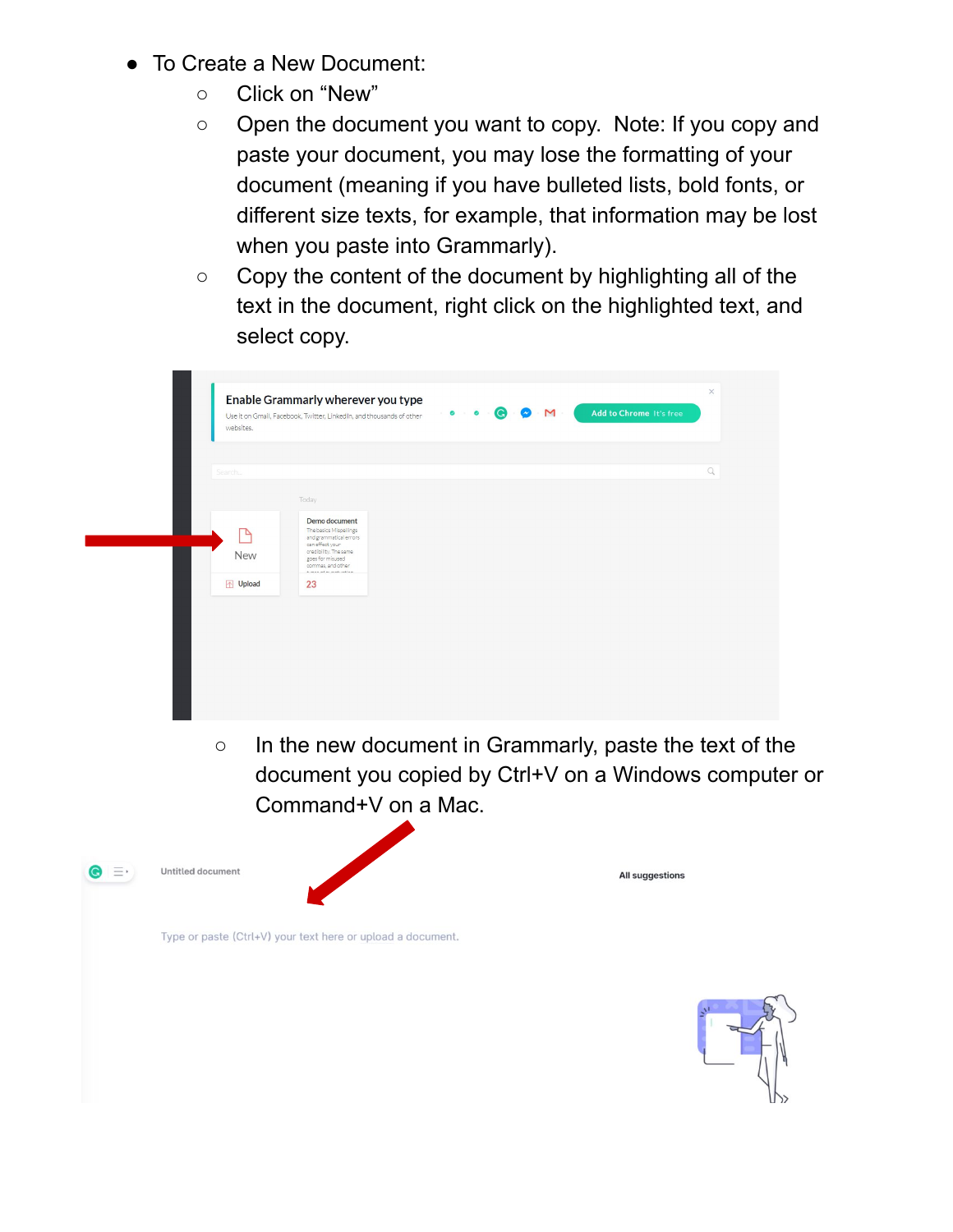



Nothing to check yet Start writing or upload a document to see Grammarly's feedback.

- Once your document is uploaded or pasted. Grammarly will ask you set your goals for the document.
	- Set your Audience and Formality goals for the document. Other options may be presented that are for the paid customers or do not affect the feedback on the document.. Click on "Done."
	- If you typed your document into Grammarly, you can access the goals by clicking on Adjust Goals on the right side of your screen.

Type or paste (Ctrl+V) your text here or upload a document.



○ The goals will change the type of changes Grammarly suggests you make to edit your document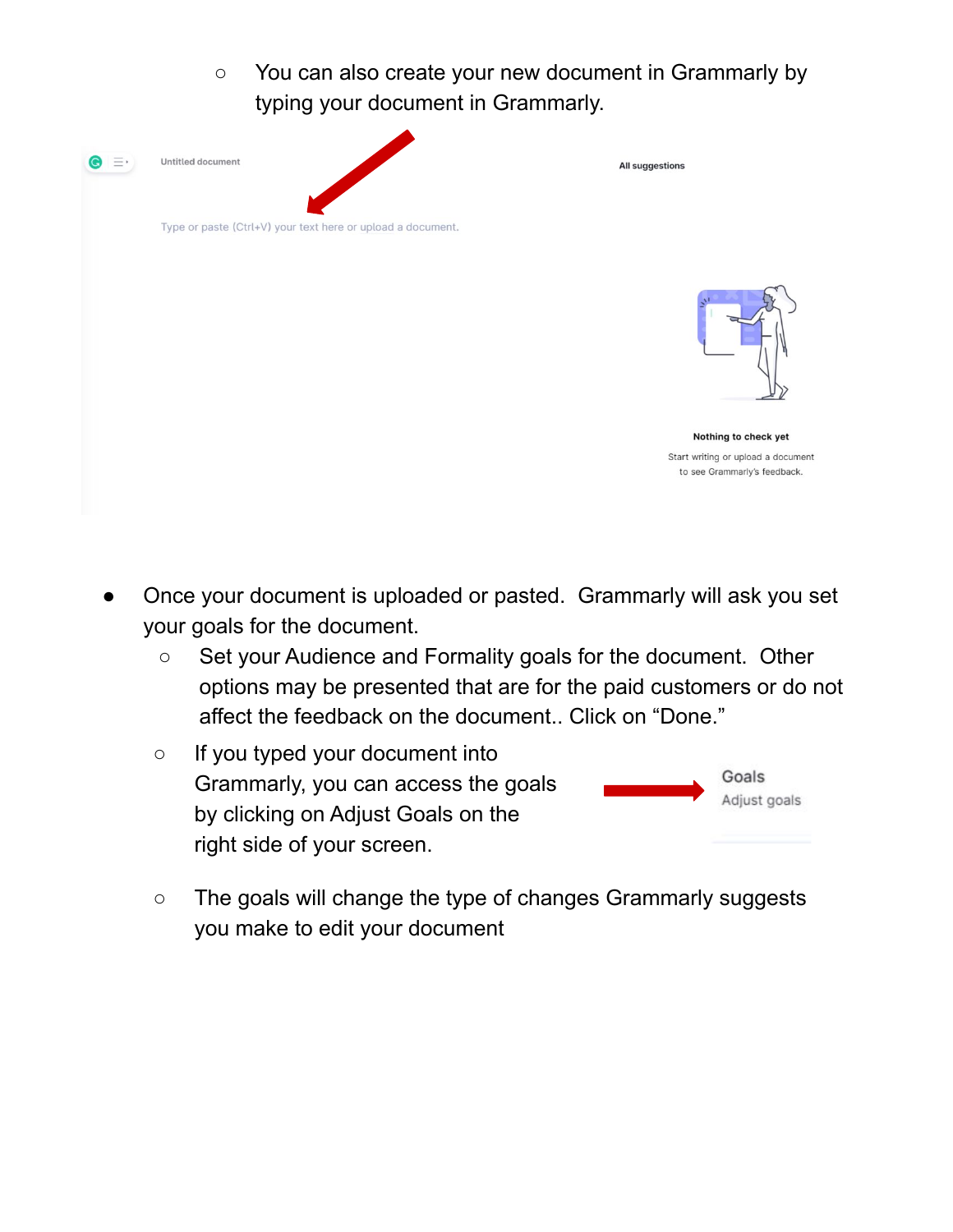| Knowledgeable<br>Expert<br>Knowledgeable (default): Requires focus to read and understand.<br><b>Neutral</b><br>Formal<br>Informal: Allows slang and other more casual usages.<br>Academic<br><b>Business</b><br>General<br>Casual Creative<br>Email                               |
|------------------------------------------------------------------------------------------------------------------------------------------------------------------------------------------------------------------------------------------------------------------------------------|
|                                                                                                                                                                                                                                                                                    |
|                                                                                                                                                                                                                                                                                    |
| Get customized suggestions for business writing, academic assignments, and more                                                                                                                                                                                                    |
| Confident<br>$\blacksquare$ Neutral<br>Optimistic<br><b>U</b> Joyful<br><b>O</b> Urgent<br><b>Ini</b> Analytical<br><b>Respectful</b><br><b>C</b> Friendly<br>Experimental. How do you want to sound? This helps us build new suggestions and<br>won't affect your feedback today. |
| <b>Describe</b>                                                                                                                                                                                                                                                                    |

Show Set Goals when I start a new document

- Audience set the goal based on for whom the document you are writing: General (use this if you want anyone to be able to easily read your writing), Knowledgeable (will require more focus to read and understand), or Expert (may require a few re-readings to understand the meaning of the text).
- Formality decide if you want your writing to be formal (for example, business writing), informal (for example, an email to a friend), or neutral (meaning slang would not be allowed but casual phrases would be allowed)
- Grammarly will automatically check all of the writing in your document.

**Reset to defaults** 

Done



.

All suggestions

### Correctness

14 alerts

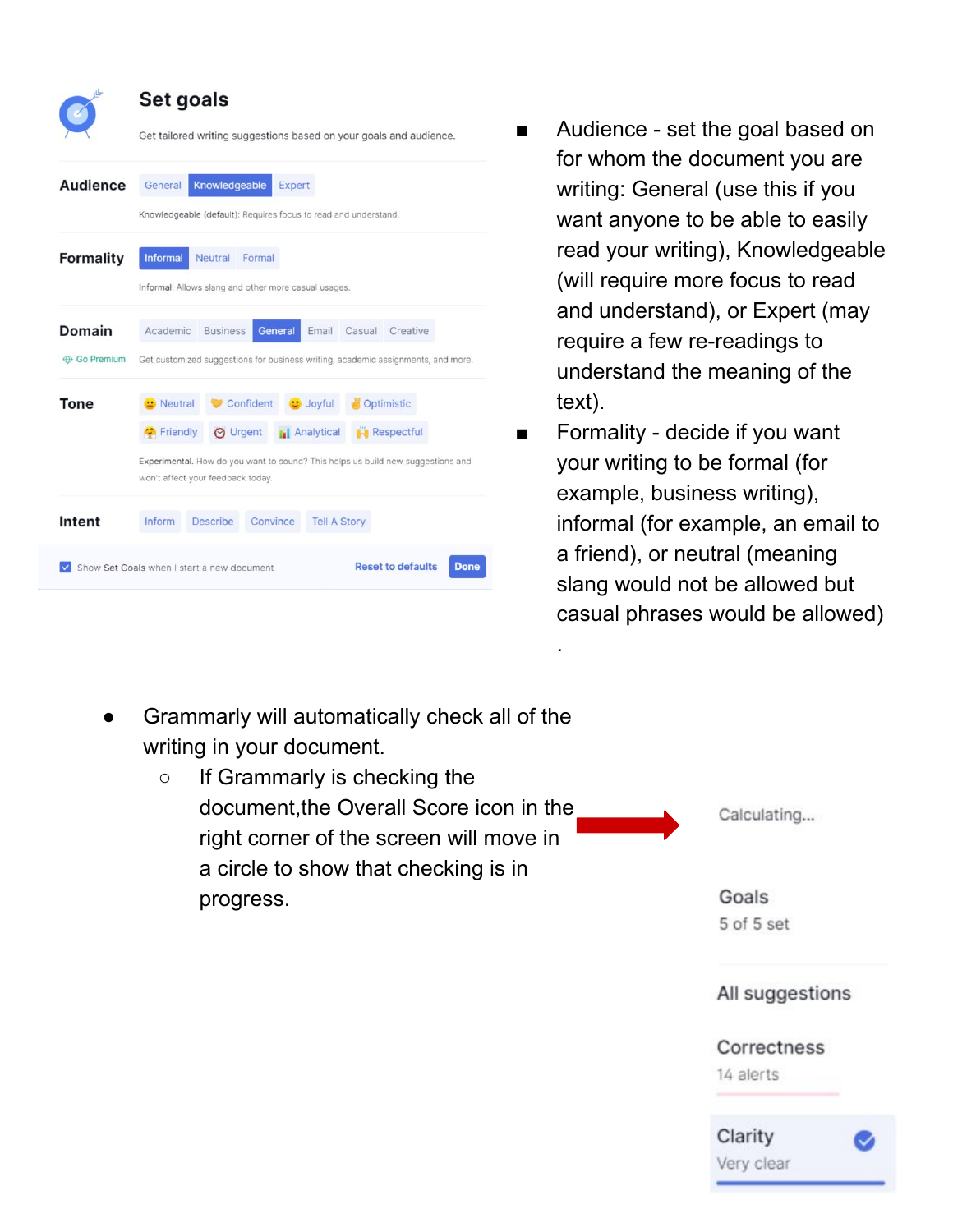- If Grammarly has found an issue in your writing, there will be a red, blue, green, or purple underline. Using the free version of Grammarly, you will only be able to view and correct the red and blue suggested changes. Click on any underlined text to see the suggested change.
	- Red underlines are for spelling, punctuation and grammar suggestions.
	- Blue underlines are where Grammarly suggests ways to make the writing easier to read and ways to use fewer words.

- On the right side of your screen you will be able to see the number of suggestions Grammarly has made to your document and the types of suggestions.
	- To view all suggestions, click on "All Suggestions.
	- To view only the suggestions underlined in red, click on "Correctness"
	- To view only the suggestions underlined in blue, click on "Clarity."



made up in our head.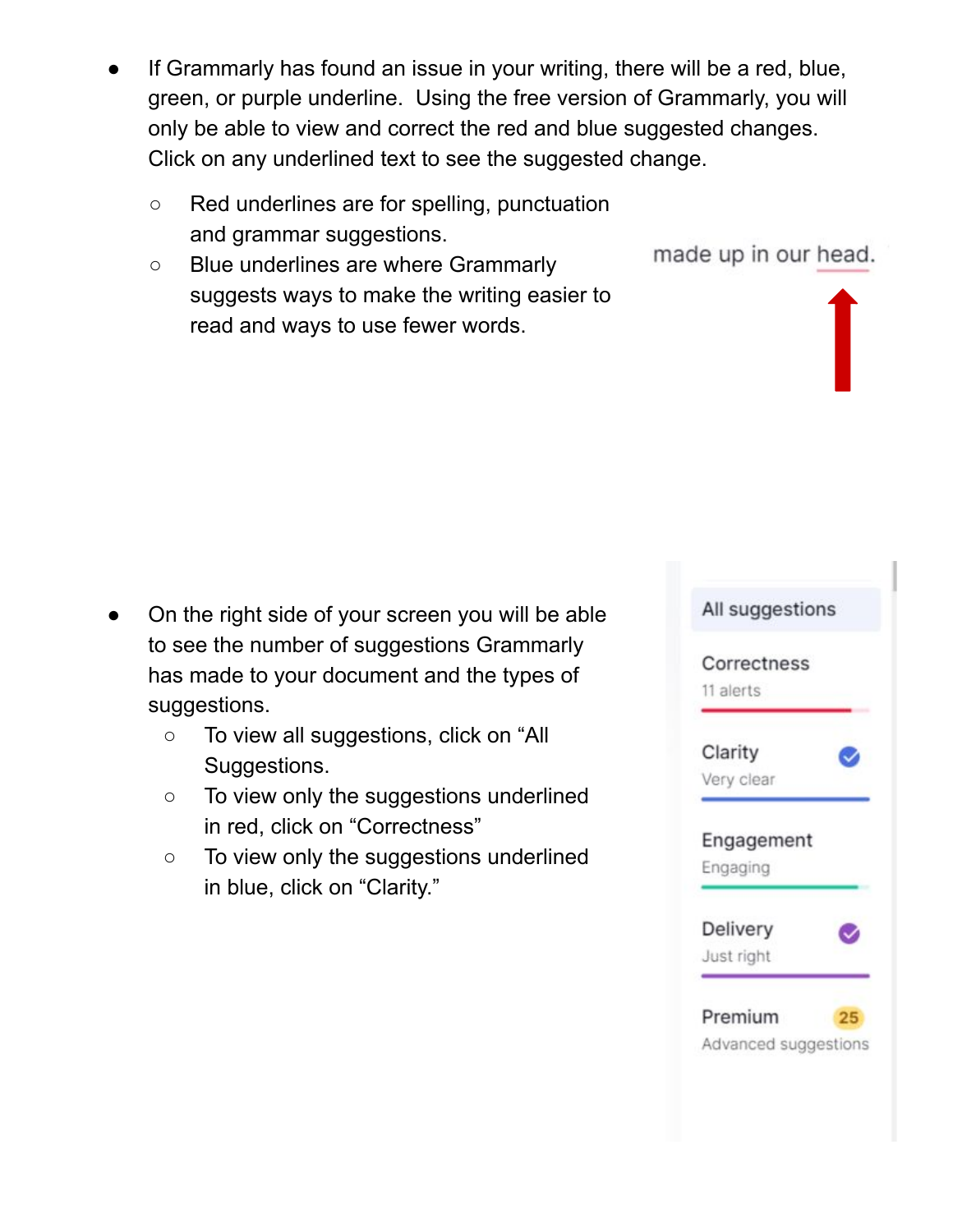To review the changes that Grammarly suggests making, you can click on the underlined word or phrase in the document. You can also view the changes in the "Suggestions" section of the screen.

| GRAMMAR<br>$\text{head} \rightarrow \text{ heads}$ |                                                                    |   |
|----------------------------------------------------|--------------------------------------------------------------------|---|
| in this phrase.                                    | It seems that <i>head</i> may not agree in number with other words |   |
| (?) Learn more                                     | π                                                                  | ÷ |
| • off · Change preposition                         |                                                                    |   |
| • watch · Change the verb form                     |                                                                    |   |
| • though · Correct your spelling                   |                                                                    |   |

- Once you have selected one of the suggestions to review, you will see a window that will allow you to accept the suggestion, learn more, and, in some cases, have Grammarly stop making suggestions to you like the one you are viewing.
	- You can click on the suggestion to make the change in your document.

| · PUNCTUATION<br>up                                                                         |        | · SPELLING<br>haed $\rightarrow$<br>head                                                                                                                      |                 |
|---------------------------------------------------------------------------------------------|--------|---------------------------------------------------------------------------------------------------------------------------------------------------------------|-----------------|
| pears that you have an unnecessary comma<br>compound predicate. Consider removing it.<br>in |        | not in our dictionary. If you're sure this<br>The word haed<br>you can add it to your personal dictionary<br>spelling is corre<br>alerts.<br>to prevent futur |                 |
| 7<br>earn more                                                                              | Ŵ<br>÷ | Add to diction<br>ary                                                                                                                                         | प्री<br>$\cdot$ |
|                                                                                             |        |                                                                                                                                                               |                 |
| To learn more about why Grammarly made the<br>$\circ$<br>suggestion, click on Learn More.   |        |                                                                                                                                                               | earn more       |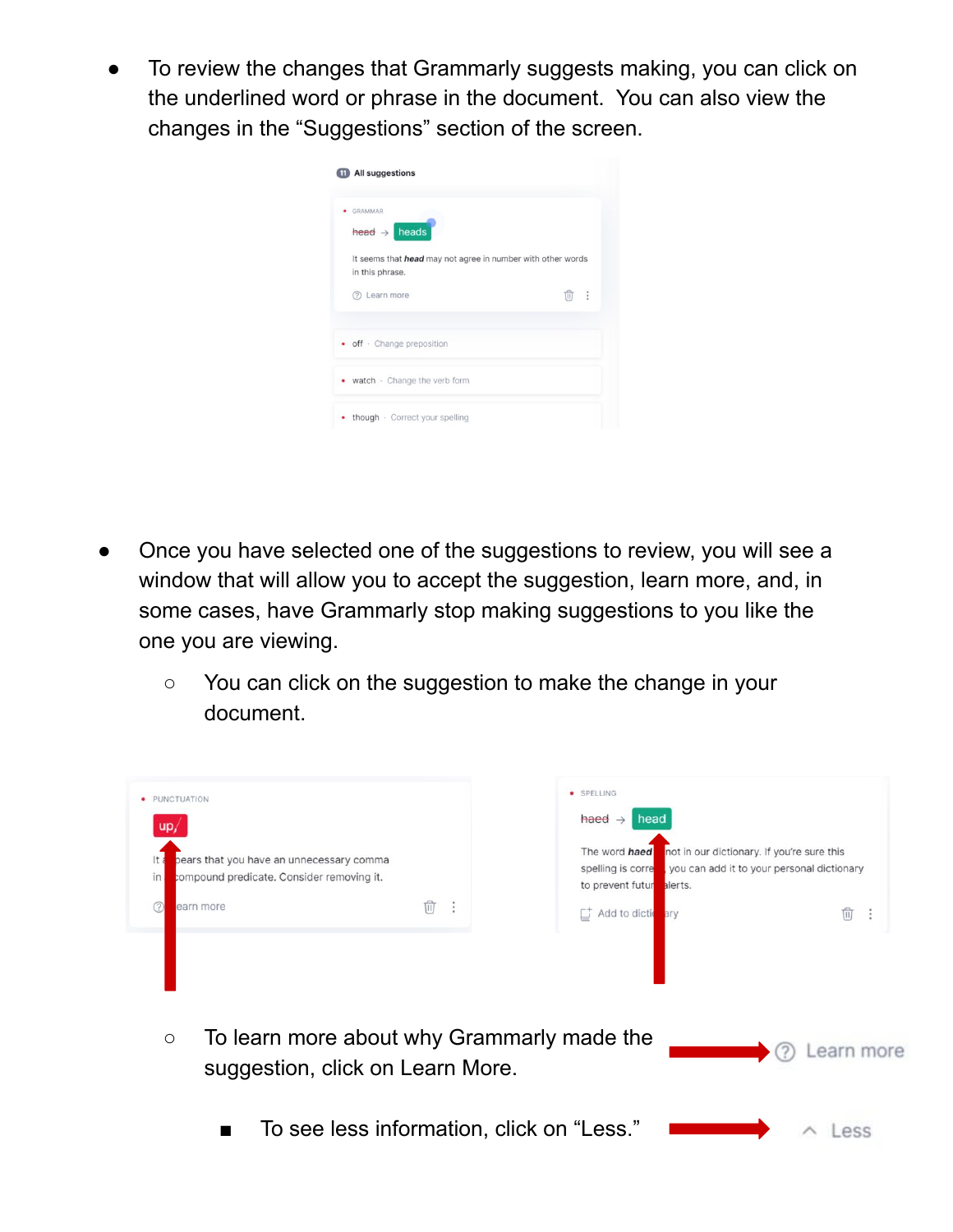○ After you have made a correction, if you want to undo the change, you can click on "Undo" in the box that pops up in Grammarly. You can also use the keyboard shortcut for undo (Windows - Ctrl + Z / Mac - Command-Z).



○ If the word that Grammarly suggests is misspelled is actually spelled correctly (for example, when using a word or phrase from another language), you can add the word to your personal dictionary by clicking on "Add to Dictionary."



- To ignore the suggestion, you can click on the icon that looks like a trash can. tî
- You can also choose to rewrite the sentence that Grammarly suggested changing if you prefer. Grammarly will continue to automatically check the spelling and grammar as you type.
- Once you have reviewed all of the suggestions that Grammarly has made to your document, you will see check marks next to Correctness and Clarity on the right side of the page.